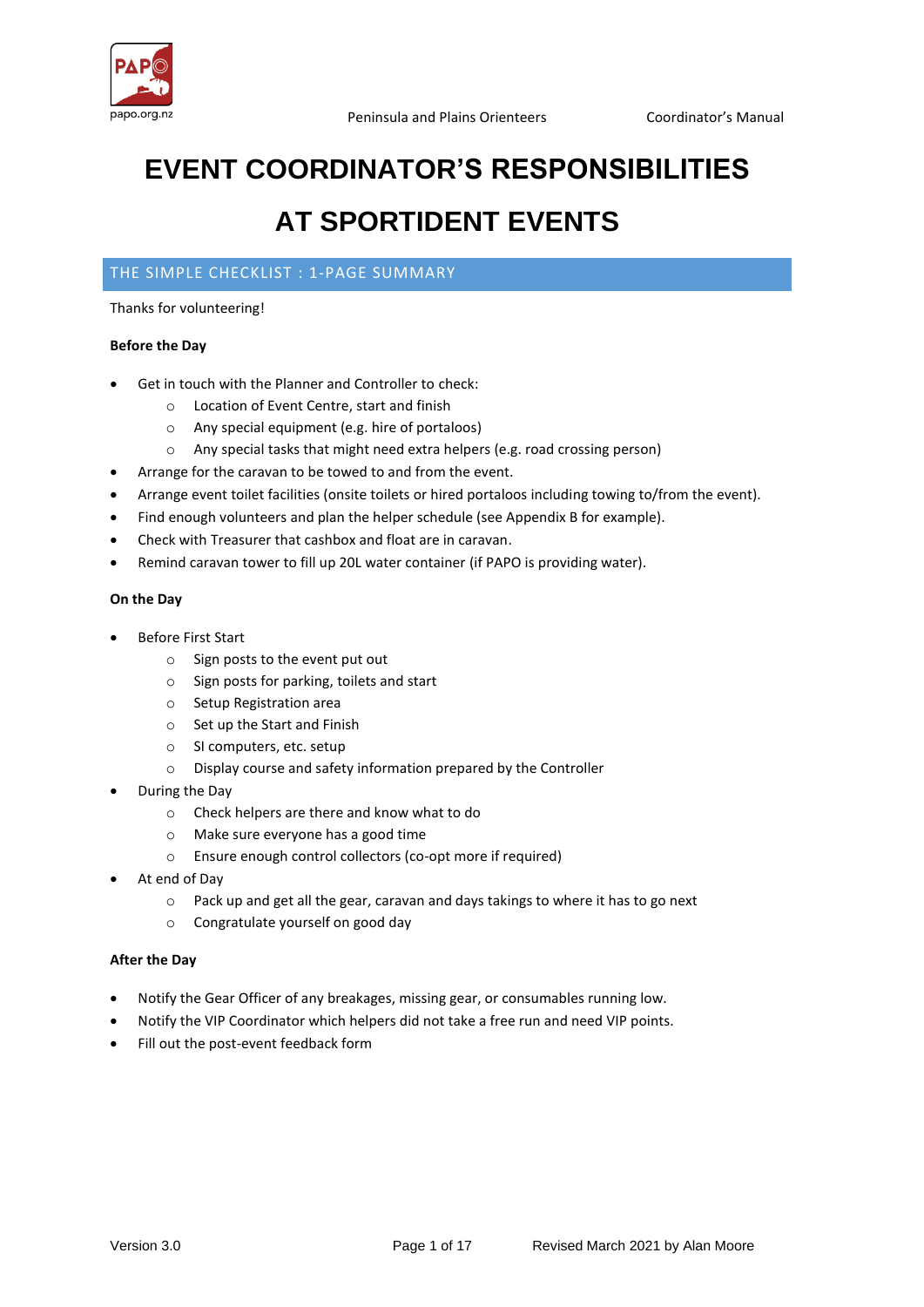

# FAQ

#### **1. How do I get helpers?**

Ask your orienteering friends and family. The SportIdent Coordinator will arrange for the SI helpers (but check this is covered). If you need more helpers send an email to [info@papo.org.nz](mailto:info@papo.org.nz) asking for an email to be sent out requesting helpers.

#### **2. How do I find out who the Planner/Controller for the event are?**

Check the PAPO website, the Events List should have planner and controller. Contact the Events Coordinator if you need contact details or send an email to [info@papo.org.nz.](mailto:info@papo.org.nz)

**3. How do I find out who the Events Coordinator/SI Coordinator are and how to contact them?** Check the PAPO website, the Contact Us page has a list of committee members. Contact the Events Coordinator if you need any more details or send an email to [info@papo.org.nz.](mailto:info@papo.org.nz)

#### **4. How many helpers do I need?**

Check out the example schedule in Appendix B. Also check with the planner/controller about extra jobs. You should schedule people through the day so that everyone has a chance to have a run. Usually there is an early shift (setup, early registration, first starts, etc) and a late shift (late registration, later starts and packup).

#### **5. I have a new helper. How do they know what to do?**

Check this Event Coordinators Manual with the list of tasks or find someone who has done the job before to give them some instruction.

# **6. I have never been a Coordinator before and don't know what all the jobs are. How can I find out what they are?**

#### Read this Event Coordinators Manual!

If possible, arrange for one of your volunteers to be an experience event coordinator so they can mentor you through the process. The PAPO event coordinator may be able to help with this.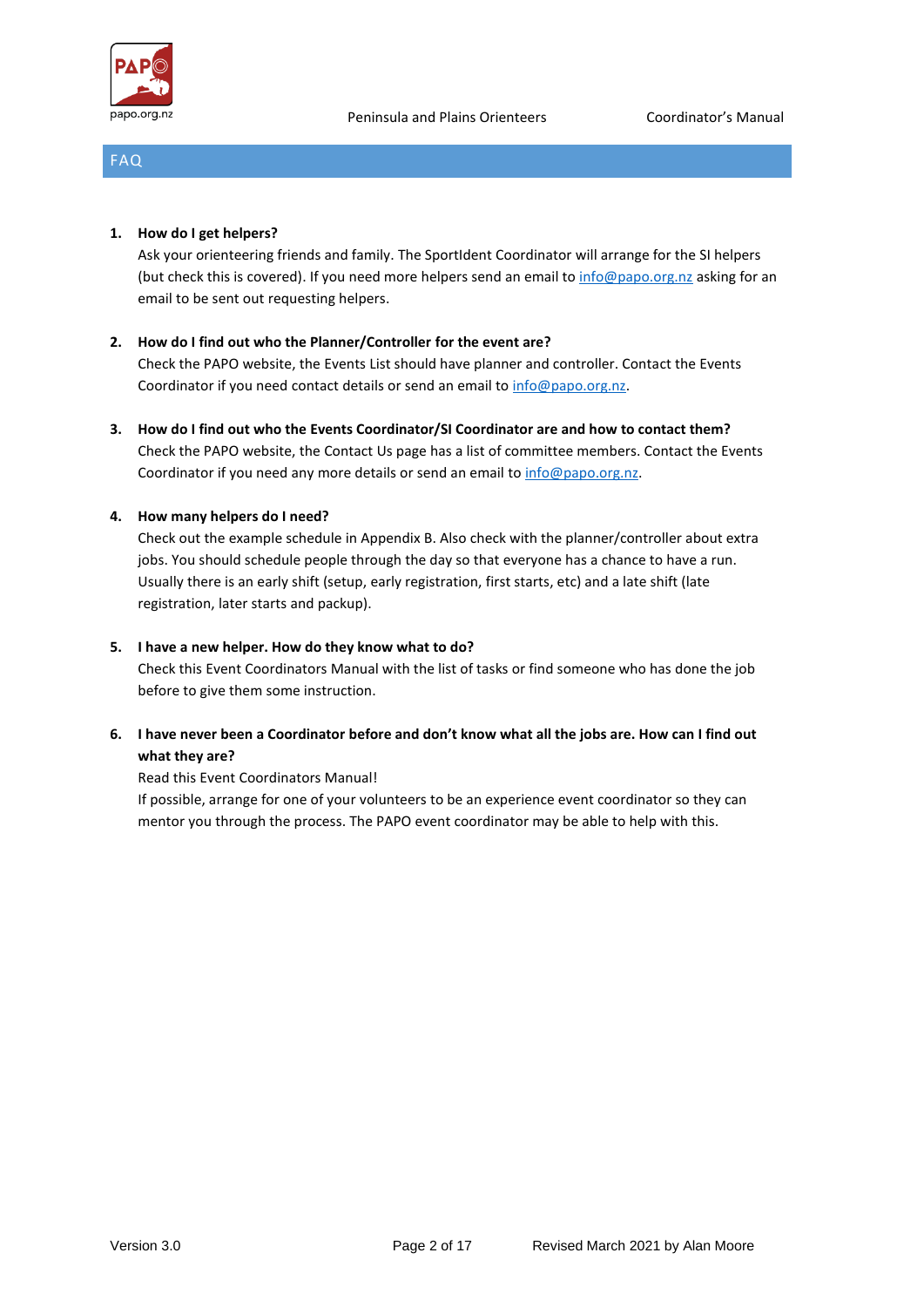

# INTRODUCTION

Thank you for agreeing to being coordinator for an event.

This document is for use by Coordinators at all events where SportIdent is used. This includes all Foot Orienteering and Mountain Bike Orienteering events whether they are "club", OY, Score or Sprint events.

For Championship and multi-day events, there will be an overall coordinator as well as a coordinator for each day. This manual does not cover these more complex events that have additional requirements.

All events will have a Planner, Controller and a Coordinator (you). The planner and controller are responsible for everything in the "field of play" (designing the courses, printing maps, putting out controls etc.) The coordinator is responsible for all the supporting services (registration, start, event signage, sportident, etc.)

This document will help you work towards a successful day.

#### RESPONSIBILITIES

The Coordinator is responsible for getting and organising the on the day helpers, ensuring the required event centre equipment is onsite and setup, then packed up and taken back to its home.

The Coordinator is NOT the person in overall charge of the day. That is the Controller. The Planner and Controller are responsible for all the course equipment (controls, flags, SI Units, etc), and for putting out all the controls.

The on the day helpers usually do the following tasks:

- Towing the caravan to the event
- Setup (event centre, start and finish)
- **Registration**
- SportIdent (check with the SportIdent Coordinator)
- **Start**
- First Aid cover
- Pack-up
- Control Collectors
- Towing the caravan back home again

Note: Often people will do more than one task. For example, the person towing the caravan to the event would also do setup.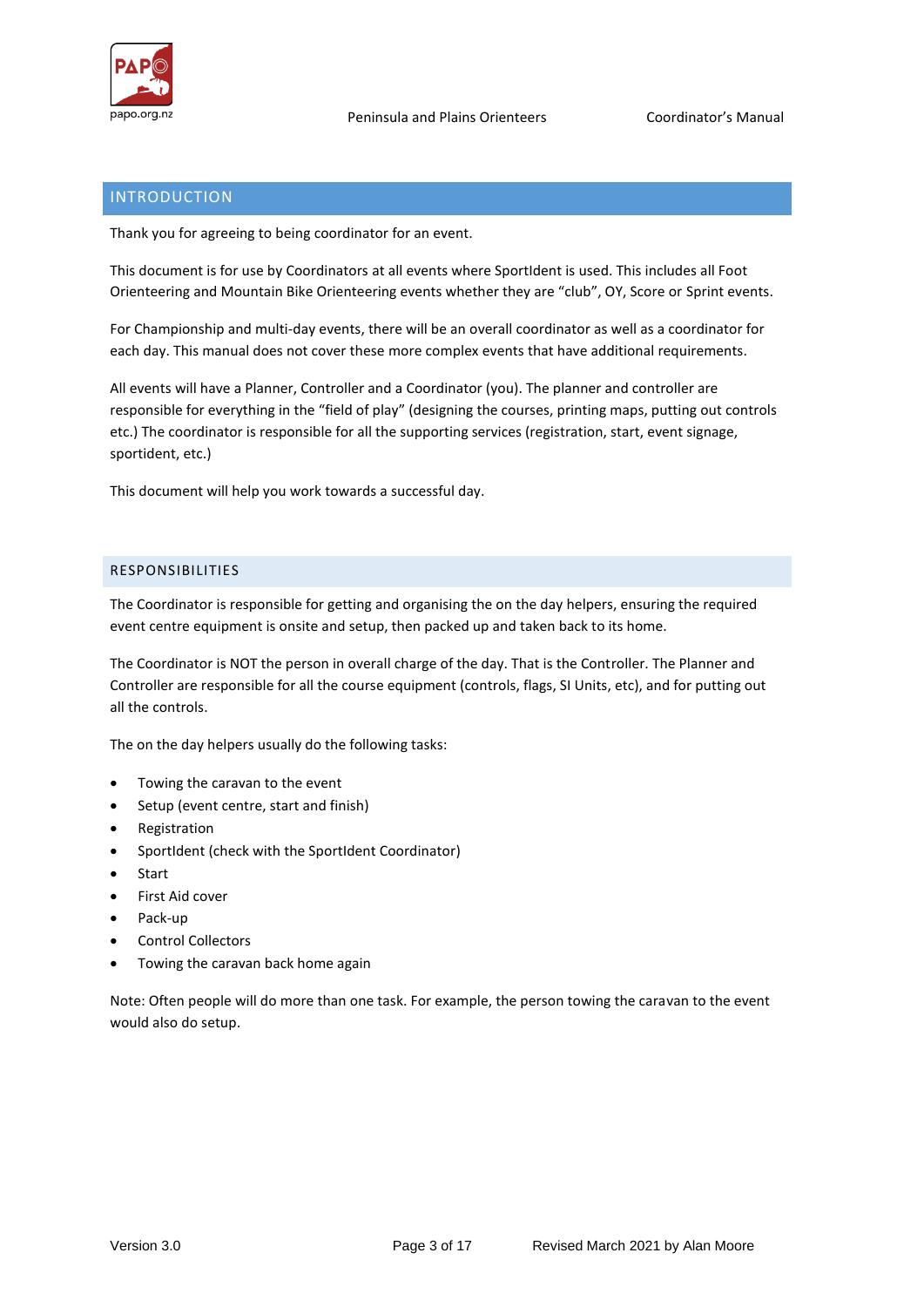

## BEFORE THE EVENT

#### FOUR TO SIX WEEKS BEFORE THE EVENT

- Contact the planner and/or controller to check if there are any extra requirements (e.g. a manned road crossing, a second start area, finish tent, creche tent, marquee, porta-loos, ambulance, string course etc).
- Find out from the planner and/or controller where the event centre will be and what the toilet arrangements will be. Arrange for use of on-site toilets or hire of porta-loos if none are available.
- Organise towing of the caravan to and from the event.
- Start organising other on-the-day helpers. Ensure you cover the roles required and have early/late shifts arranged so that helpers can run as well:
	- o Event setup.
	- o Registration and cashier
	- o Newcomers host
	- o Starts
	- o First Aid cover
	- o Event Packup
	- o Control collection
- Contact the Sport Ident Coordinator to confirm SI helpers.
- Make bookings ASAP for any extra requirements (porta-loos, ambulance, marquee, coffee cart etc).

#### THREE TO FOUR WEEKS BEFORE THE EVENT

- Contac[t info@papo.org.nz](mailto:info@papo.org.nz) to send out an email if you need more helpers.
- The standard equipment listed in Appendix F will be in the caravan. If you need any of the optional equipment listed in Appendix F contact the equipment officer to arrange pick up of the equipment from the storage shed.
- Contact the person who has the caravan to arrange a suitable pick up time and ask them to check for cups, toilet paper and map bags etc.

#### TWO WEEKS BEFORE THE EVENT

- Identify helpers with vehicles who are able to tow the caravan. Try to have different people towing to and from the event and have them in the set- up and pack-up crews respectively. Make sure you know where the caravan pick-up and drop-off will be.
- Match up helpers with possible jobs taking into account abilities, child care responsibilities, etc*.* See Appendix B for an example helper schedule.
- Contact helpers to communicate/negotiate their arrival times and roles
- Contact the Planner to find out where the Start and Finish banners and registration are to be located (you may be given a map to show the positions of these)
- Arrange time (usually will be on the morning of the event) to meet the planner and/or controller on site to position start and finish areas (refer to the map provided).
- Collect any keys for toilets or other gates or buildings that you may need (liaise with Controller)
- Contact Treasurer to confirm cash box and float are in caravan or arrange pick-up by either yourself or a helper.
- The Planner/Controller will pick-up and bring control boxes, flags and stakes.
- The Sportident team will pick-up and bring their equipment and rental e-cards.
- Ensure you are familiar with the PAPO Health & Safety Policy which you will find on the PAPO web site on the Club Info and Resources page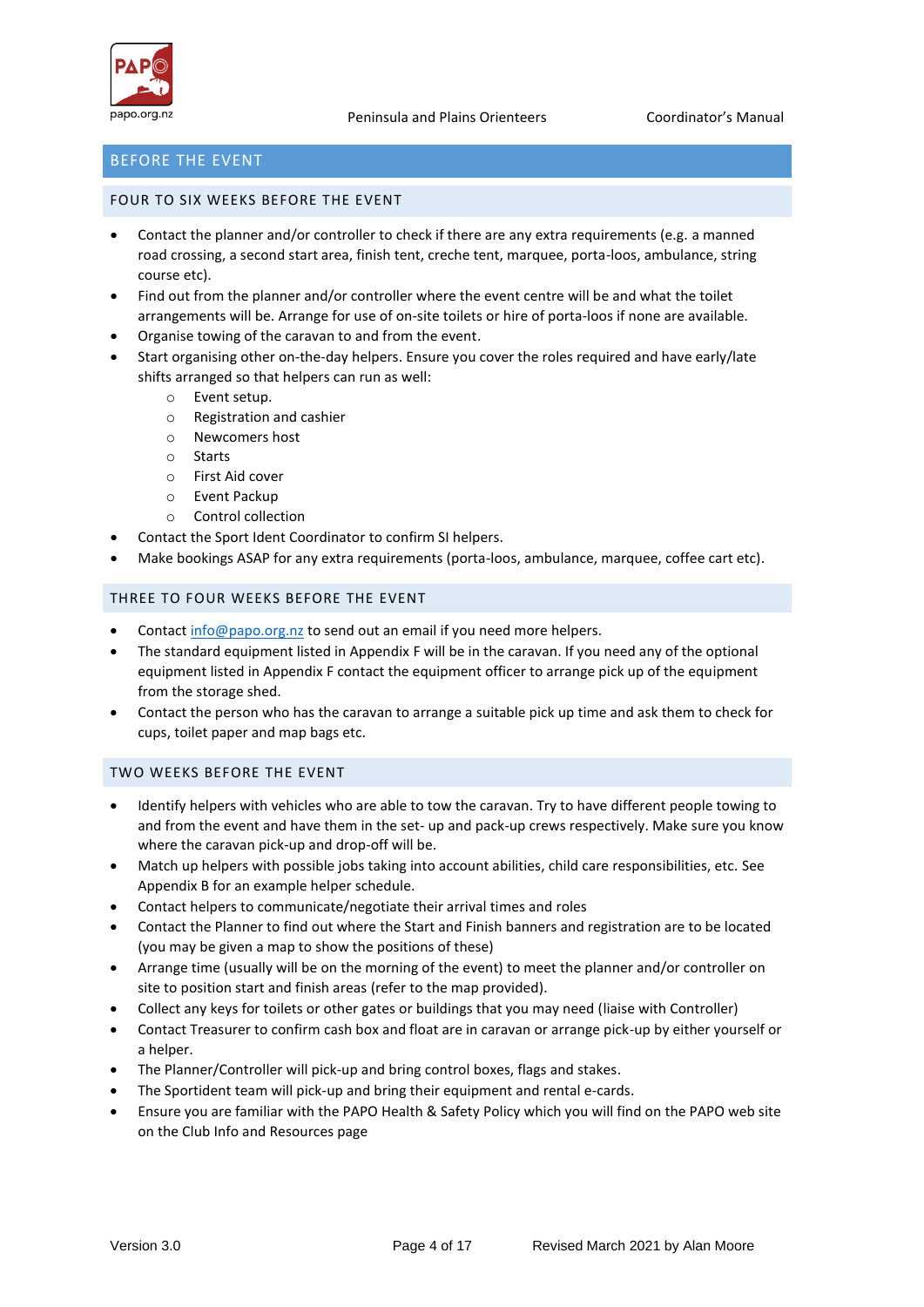

# ON THE DAY

- A decision to postpone or cancel an event is the responsibility of the Controller. Such a decision will usually only be made in cases of inaccessibility of the event area (e.g. snow) or for safety concerns.
- The person towing the caravan should fill up the 20L water containers remind them
- The person towing the caravan should put up direction signs on the way, unless otherwise arranged with the Controller. Make sure direction signs are hung where indicated in the newsletter / on the PAPO website and conform to the PAPO Road Safety Plan.
- You should arrive at the registration area at least two hours before the first start time, especially if there are separate start and finish areas and tents to set up.
- At Non-Championship events the competitors will expect you to be ready for business at registration 30 minutes before the first start time. The first start time is usually 10:30am and registration starts from 10am.
- Display the helpers schedule using the template in Appendix B
- Confirm helpers' tasks and check all is running smoothly. Delegate!
- Run later in the day rather than early, so that you are on hand to help your helpers through the busy registration period

#### SPORTIDENT AREA AND REGISTRATION

- See Appendix A for recommended registration setup.
- Empty the caravan of all equipment as soon as you arrive to free the desk up for the Sportident team, provide them with two chairs.
- The registration area is normally setup in a popup tent, leaving the caravan for the Sportident operators.
- Set the cashier up on the desk with a seat, a fee list, cash box, rental e-cards, whistles for sale and compasses for loan.
- Setup the registration table with the Olynx laptops.
- Put up A-frame noticeboard.
	- o Display Course Information (from planner, courses available, length, climb, etc).
	- o Hazard Identification and Emergency Procedures (from controller). If they have not completed this, there are blank forms in the caravan.
	- o A blank map of the event area if one is available.
	- o Any other notices (e.g. future events).

#### EVENT CENTRE

- Put up the large "Orienteering" banner somewhere prominent, if the event is in the public eye.
- Put up any other signs and banners e.g. To Start, Parking, and Toilet if required.
- Ensure the First Aid Kit is readily available
- Help the Planner and Controller co-opt people to collect controls (better to approach people early rather than later)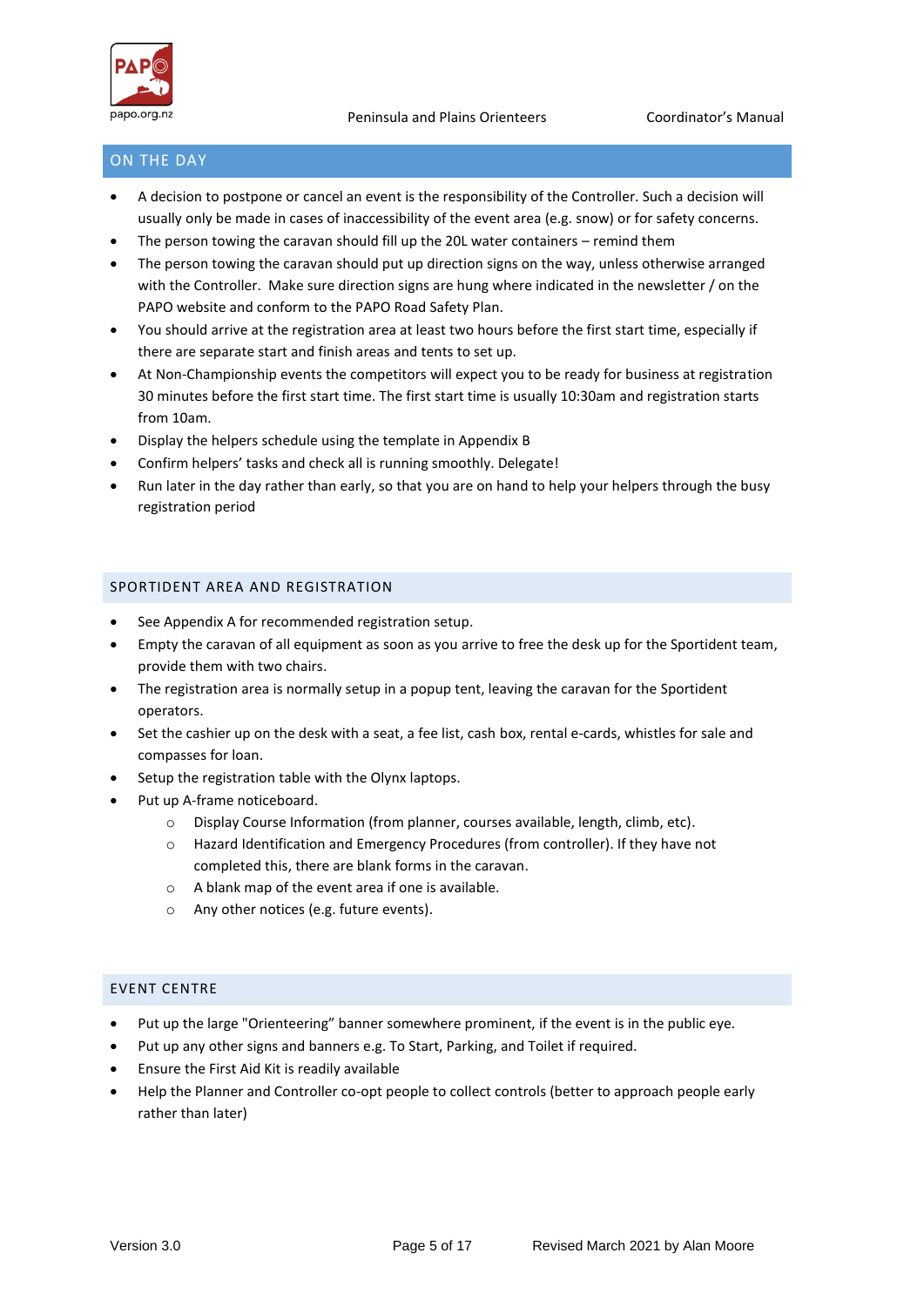

#### START AREA

- Set up the start banner, map boxes, permanent marker pen in each box, control description boxes, supply of plastic bags that fit the day's map and seat, shelter tent if required.
- Set the beepy clock to beep at the appropriate time
- The Planner/Controller will put out the clear and check controls, the bagged maps into the map boxes, start control(s), tape to start triangle and start triangle
- Check that the Planner has put control descriptions in the control descriptions boxes
- Provide starter with written starter instructions supplied by Planner/Controller. Place particular emphasis on safety instructions. Ensure the starter instructions include the safety bearing and course closure time.

#### FINISH AREA

- The Planner/Controller will put out the finish control(s)
- Set up the finish banner(s) with tape to the caravan where the competitors will download
- Put out water containers, drinking cups and rubbish bin near (but slightly removed from) the caravan download station

#### AFTER THE LAST STARTER HAS STARTED

- Dismantle and pack up the start and registration areas
- Deliver the start control to the Sportident team so that they can download it to enable monitoring of runners still out on the course

#### AFTER COURSE CLOSURE TIME (USUALLY 2:30PM)

- Ensure the Controller has enough people for collecting controls
- Take down the results and any other non permanent documentation
- Pack up the caravan neatly
- Check for and remove any rubbish.
- Make sure direction (and if requested by Controller, road safety) signs are taken down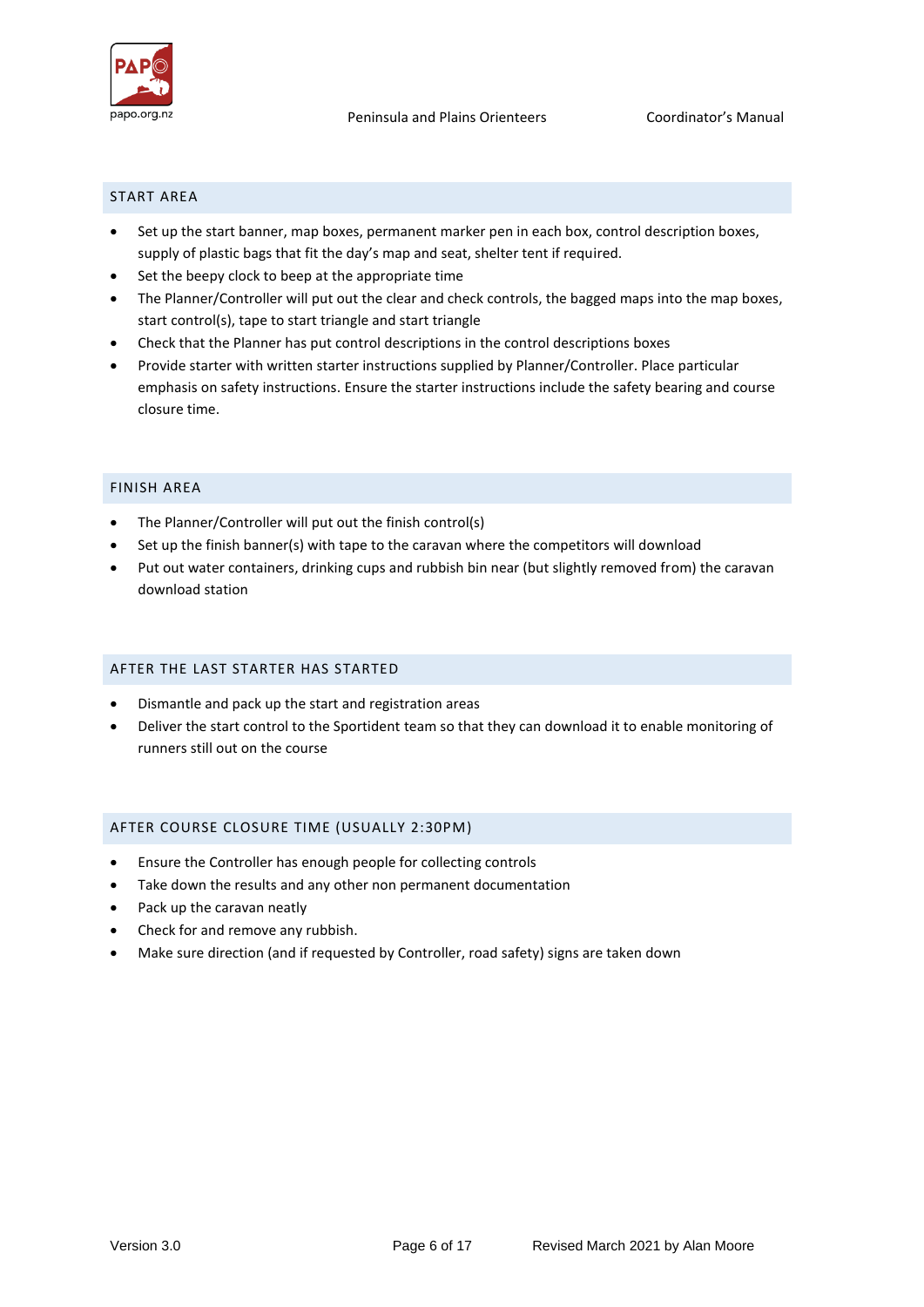

# AFTER THE EVENT

- Return cash box to the Treasurer
- For out-of-town events, the person who tows the caravan to and from the event can claim the current per km rate for caravan towing (download the form from the club website?). The Treasurer will also reimburse other expenses (e.g. small equipment purchases) on submission of a claim form with GST receipts.
- Return the caravan to its home and take any extra equipment and put back in the shed (see Appendix F). Controls stakes and flags are returned to the shed (unless they are being passed on to the planner of the next event).
- Notify the Equipment Officer of any damaged or lost equipment including any first aid supplies that need replenishing
- Notify the VIP scheme administrator of who helped (and did not take a free run) for VIP points recording
- Complete the post-event feedback form on the PAPO website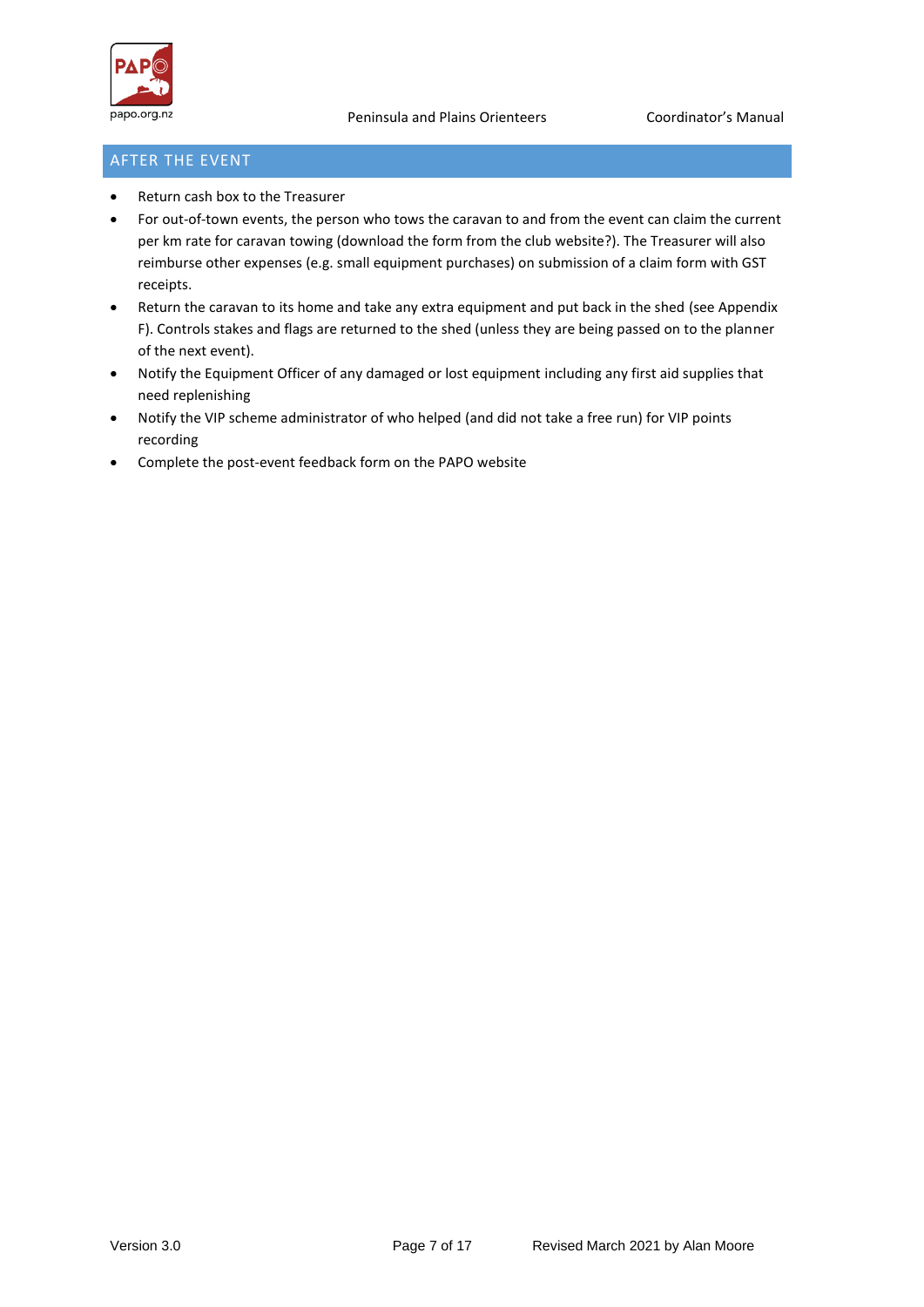

# APPENDIX A EVENT LAYOUT & HELPER TASKS

The following event layout is suggested to provide a consistent approach and direct participants to registration.

|                      | In front of registration                                                                                                                                                                                                                                                           |                                                                                                                                                            | <b>Registation Popup tent</b>                                                                    |          | <b>Start</b>                                                   | Caravan                                                                                                             |
|----------------------|------------------------------------------------------------------------------------------------------------------------------------------------------------------------------------------------------------------------------------------------------------------------------------|------------------------------------------------------------------------------------------------------------------------------------------------------------|--------------------------------------------------------------------------------------------------|----------|----------------------------------------------------------------|---------------------------------------------------------------------------------------------------------------------|
|                      |                                                                                                                                                                                                                                                                                    |                                                                                                                                                            |                                                                                                  |          | <b>START</b>                                                   | I-Cart<br><b>BL</b> APONYAIA<br>最正正                                                                                 |
| From car<br>parking. | Try to have the noticeboard as the first<br>thing people see when they approach the<br>event.<br>That way, hopefully people will read the<br>information BEFORE going to registration.<br>If possible have someone near the<br>noticeboard to help new people<br>(Newcomers host). | <b>Registration/Cashier</b><br>Collect entry fees first.<br>Issue rental e-cards.<br>If newcomers have<br>questions, direct them to<br>the Newcomers host. | <b>Registration/Tablet Entry</b><br>All competitors enter<br>themselves on the Olynx<br>tablets. | To start | <b>Start</b><br>Clear & check.<br>Start boxes.<br>Start punch. | The caravan should be apart<br>from registration so people<br>don't gravitate there to<br>register & ask questions. |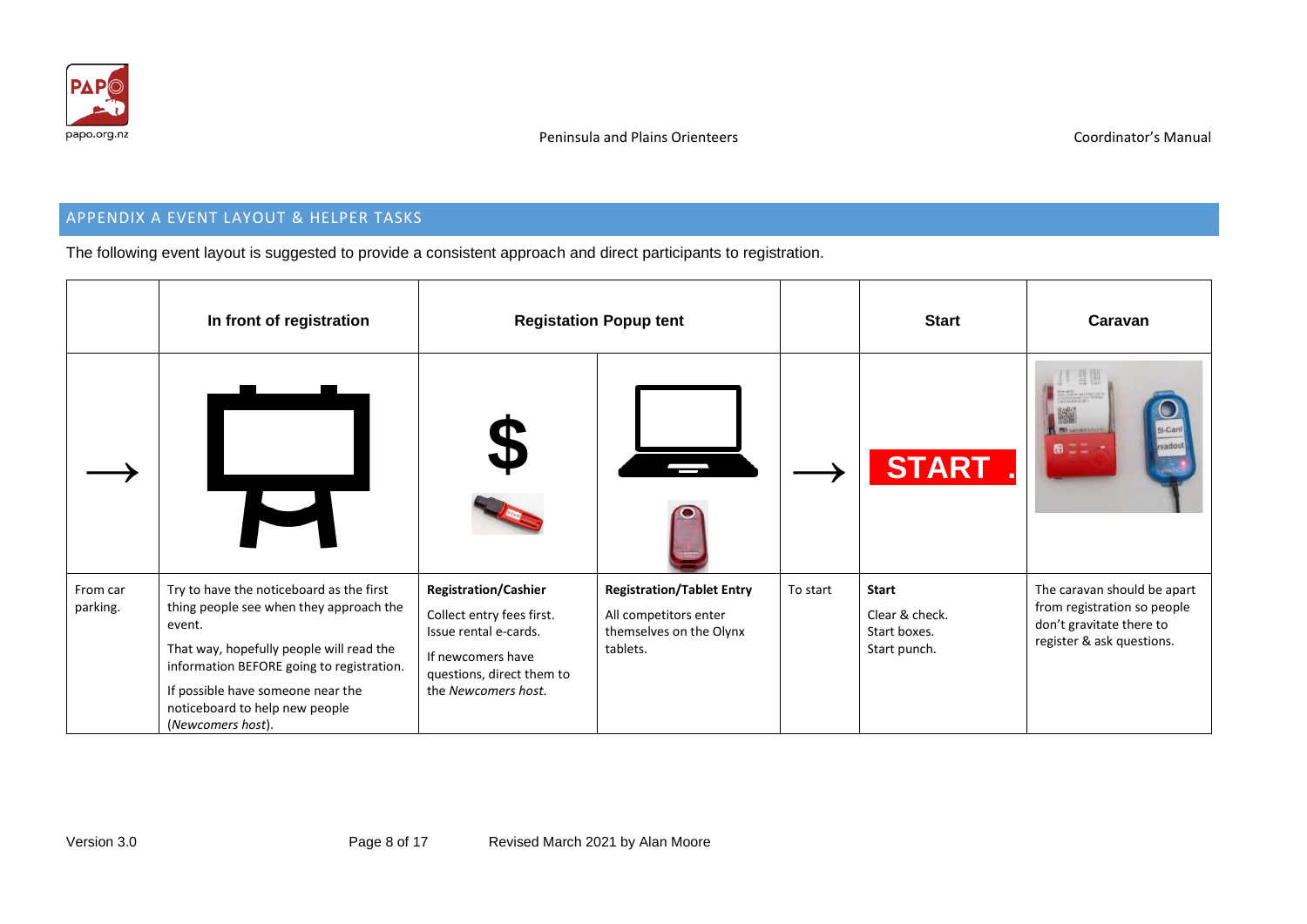

# HELPER TASKS

#### CASHIER / REGISTRATION

- Direct people to *Newcomers Host* to answer questions and advise of a suitable course before registering.
- Take the money or punch the VIP card (or initial it) and put completed VIP cards into cashbox. Note that the event fees have been revised in 2021 to clarify how to charge those going out as a team. See Appendix D for current fees.
- Log contact details of those hiring rental e-cards and emergency contact information of Non-members. See Appendix E or form to use.
- Help people to use the OLynx laptops to register for their course.
- A queue will form at times, stay calm, it will soon die down.

#### NEWCOMERS HOST

- Explain to newcomers, how today's event works.
- Help people to choose an appropriate course, including explanation of white, yellow, orange and red levels.
- Show an example map and explain the colours and important symbols.
- It is good for the newcomers host to wear a PAPO flouro jacket to be easily identifiable.

#### **STARTER**

- Check that competitors are suitably dressed for the conditions.
- Read out instructions supplied by the Controller. This should include details of the safety bearing and course closure time.
- Make sure that competitors understand that their time starts when they punch the start control, they then pick up their maps and make their way to the start triangle.
- Advise competitors to listen to the beepy clock, or call the start for those with hearing difficulty.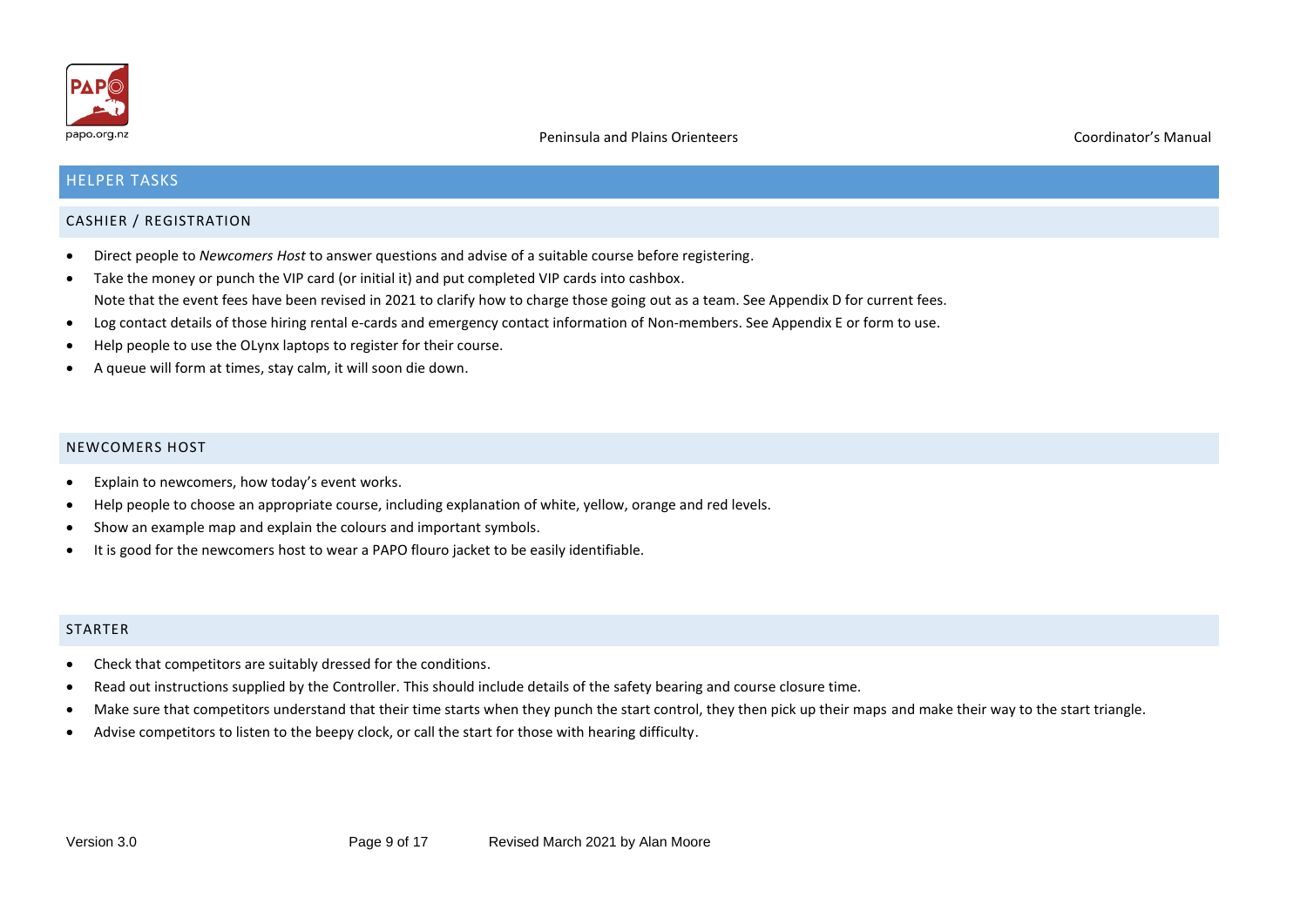

# APPENDIX B - HELPER SCHEDULE **Event: Date: Planner: Controller: Coordinator: Task 9.00 10.00 11.00 12.00 1.00 2.00 3.00 Caravan towing Set –up Registration & Cashier Newcomers host Start SportIdent First-Aid cover Packup Control Collection (3-4 people) Caravan towing**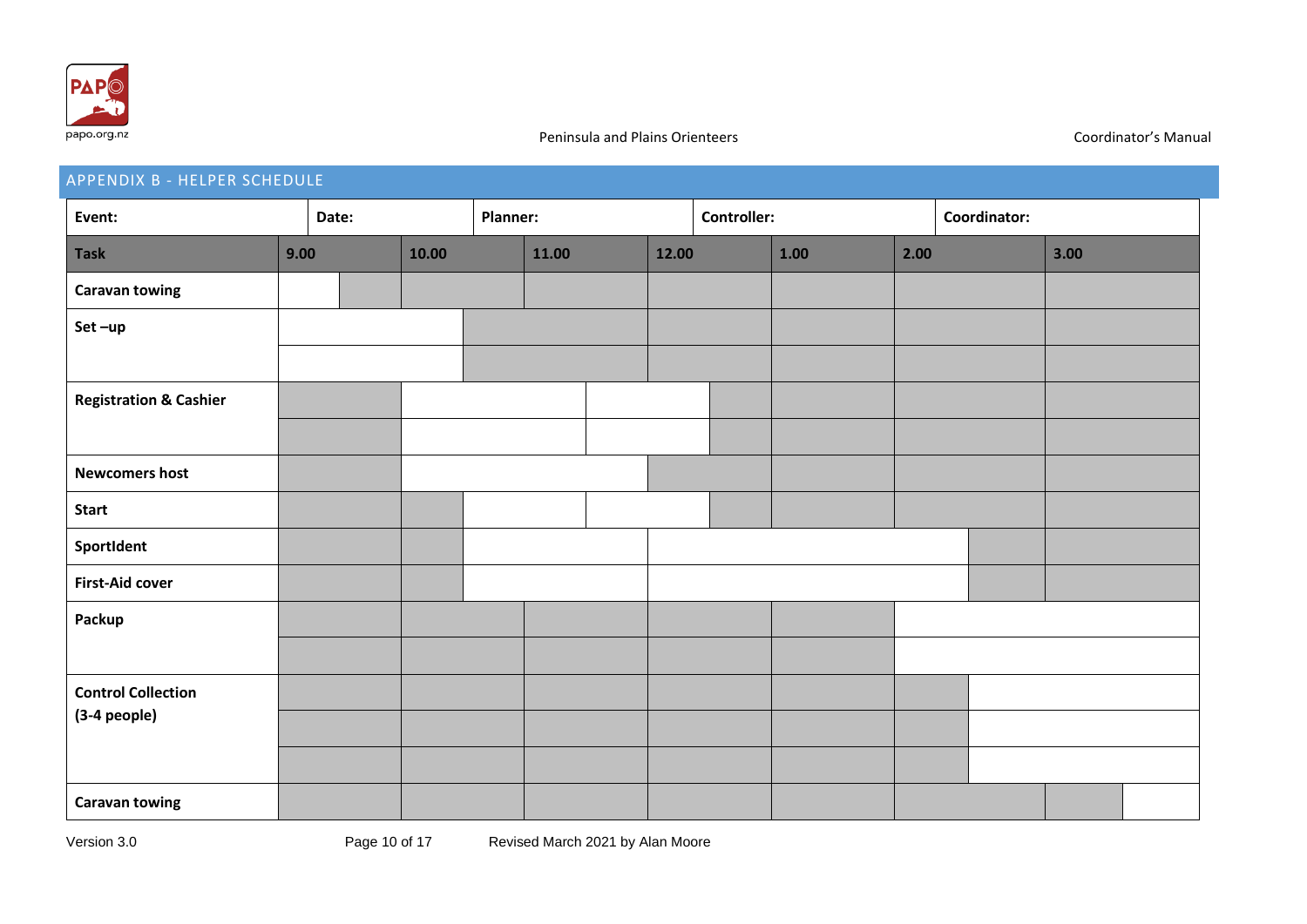

# APPENDIX C – HINTS & TIPS

Some hints and tips provided by experienced coordinators:

It's important to know at least a fortnight in advance how far the start area is from the caravan, (whether it's up a hill, past a locked gate), and how much taping needs done between start and start triangle – because that determines how many helpers are needed for set up.

Any easy start location, close to registration is OK with 2 helpers for setup, more difficult arrangements may need 4 helpers or starting setup earlier.

- I like to make contact with the landowner rep in advance just to say I'm the coordinator on the day, so they don't go to a member they have already met as say Planner or landowner liaison. Could be the parks ranger, the farmer, the local community hall person – these people are very useful for….. unlocking a gate early, checking on toilets, advising on carparking. Sometimes they will advertise your event, or pick up rubbish for us!
- Couple of days before check the weather forecast. Largely that relates to whether to put up the second pop-up tent, or put sides on the main one - which needs either extra helpers or extra time. The NZOF policy is also useful to read – example on hot weather events the 2nd easy up is required for shade – we followed that policy at SOW day 6 in January. Before leaving home on the day, check the forecast again re wind direction/strength, in order to position the caravan window and the popup tent for comfort of helpers.
- If the weather will be desperately cold/very wet, think about registration team advising/checking on appropriate clothing, plus rostering someone to be boiling water and offering hot drinks to finishers.
- Be aware that the person towing caravan to the event may be unavailable as a helper as they are setting up sportident.
- I like to have an experienced person at the start who will operate that area without recourse to the coordinator – it's also a place where newbie questions can delay regulars, so ideally I'd roster another newcomer-host type person at the start, and position them by the clear/check, plus the helper who rolls out the procedure.
- Welcome host at registration  $-$  it's so cool to get a new member or junior doing this  $-$  they relate to the newcomer and are so enthusiastic. Make them obvious by wearing a PAPO flouro jacket.
- Have a plan for a helper unavailable at the last minute Usually as coordinator, I plan to run but plan B is I cover that slot myself.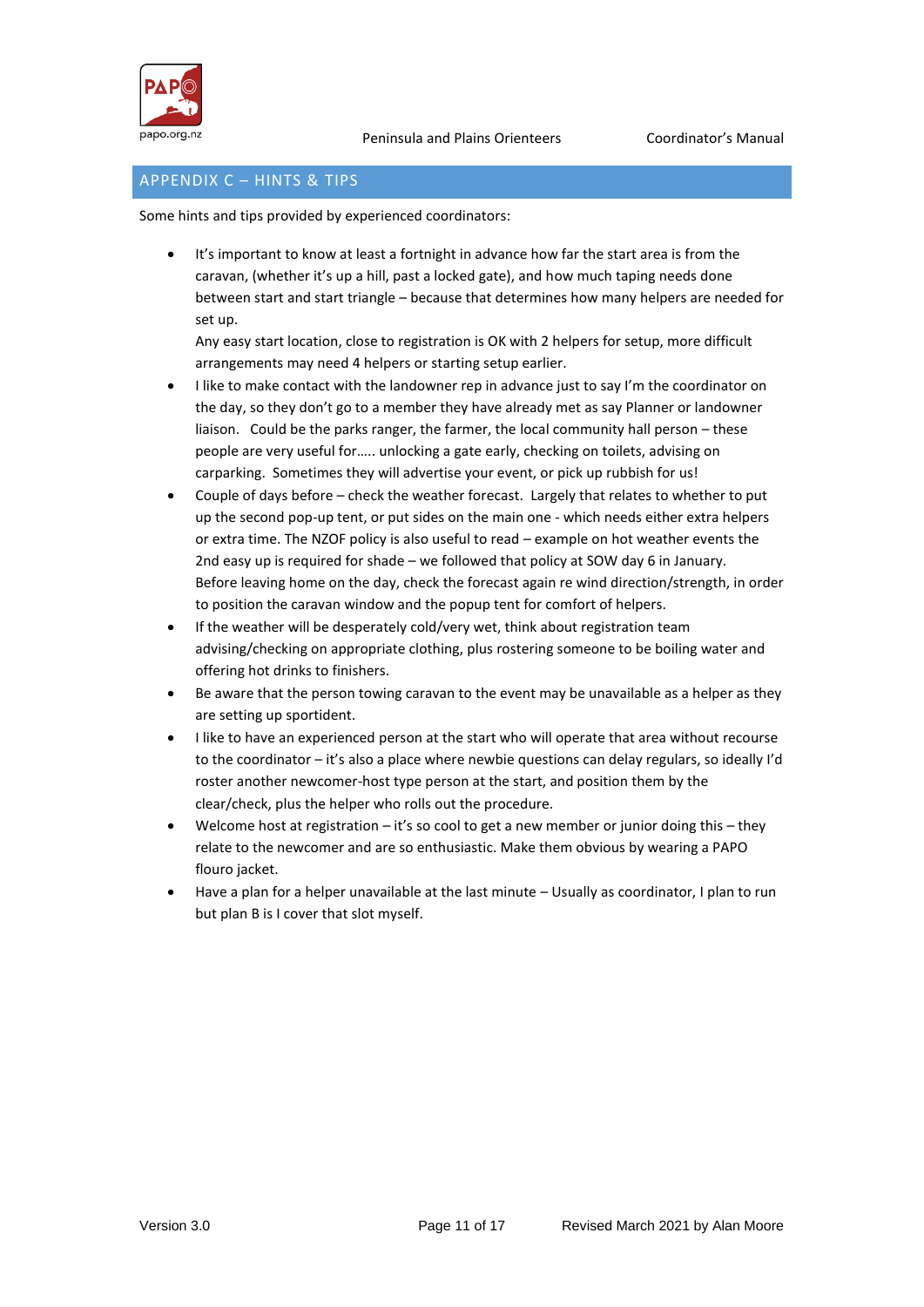

 $\overline{\phantom{a}}$ 

# APPENDIX D – EVENT FEES

Note that the event fees have been revised in 2021 to clarify how to charge those going out as a team. Ensure those on registration understand the fee structure which is on the PAPO website and repeated below.

# **Event fees for standard events**

Includes OY series, other foot orienteering and MTB orienteering events. Event fees are charged per individual, with maximums applicable for families and teams. All participants are entitled to a map.  $\mathsf{T}$ 

| <b>Entry type</b>                                               | <b>Member</b> | Non-<br>member | <b>Definition</b>                                                                                      |
|-----------------------------------------------------------------|---------------|----------------|--------------------------------------------------------------------------------------------------------|
| Senior                                                          | \$12<br>\$20  |                | Age 21 or older                                                                                        |
| Junior                                                          | \$6<br>\$10   |                | Age 20 or younger or full-time<br>student.                                                             |
| Maximum for family                                              | \$30          | \$50           | Family group of up to 2 seniors and<br>any number of juniors normally<br>resident at the same address. |
| Maximum for team (seniors<br>only)                              | \$50          |                | Team members stay together and get                                                                     |
| Maximum for team (mixed<br>seniors/juniors or juniors<br>only). | \$30          |                | one result. All team members can<br>have a map.<br>Includes E-card hire (one per team).                |
| Introduction to orienteering                                    | \$10          |                | Individual or team. For entry in the<br>easiest course available. Includes E-<br>card hire.            |
| Individual e-card / sport-<br>ident hire                        | \$3           |                |                                                                                                        |
| \$5 (refundable<br>Compass hire<br>deposit)                     |               |                |                                                                                                        |

Member rates apply to PAPO members, students of schools with PAPO membership and members of any other orienteering club.

There is no limit on the number in a team or number of juniors covered by the family maximum. Orienteers may run a 2nd course, subject to map availability; they pay an additional \$2.00 for the second course.

#### **PAPO members VIP points.**

PAPO members can pay with VIP points. 1 clip per senior, 0.5 clip per junior, 2.5 clips per family. VIP points can be used to pay for guests. Helpers on the day can take a free run or collect VIP points.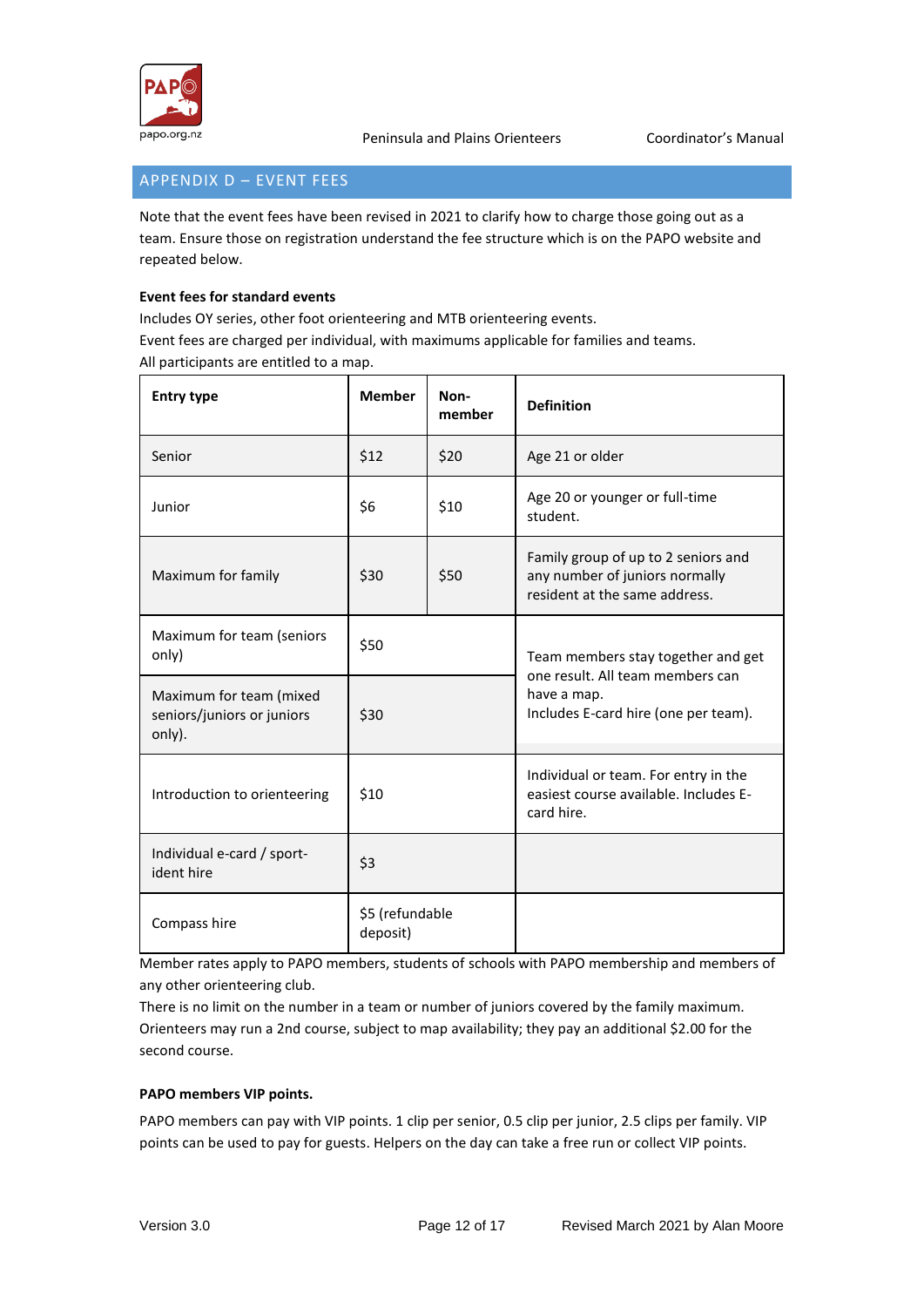

### **Event fees for Evening Sprint Series events:**

Event fees are per individual and are the same for members and non-members.

All participants are entitled to a map.

| <b>Entry type</b>     | <b>Entry</b><br>fee | <b>Definition</b>                                                                                   |
|-----------------------|---------------------|-----------------------------------------------------------------------------------------------------|
| Senior                | \$10                | Age 21 or older                                                                                     |
| Junior                | \$5                 | Age 20 or younger or full-time student.                                                             |
| Maximum for<br>family | \$25                | Family group of up to 2 seniors and any number of juniors<br>normally resident at the same address. |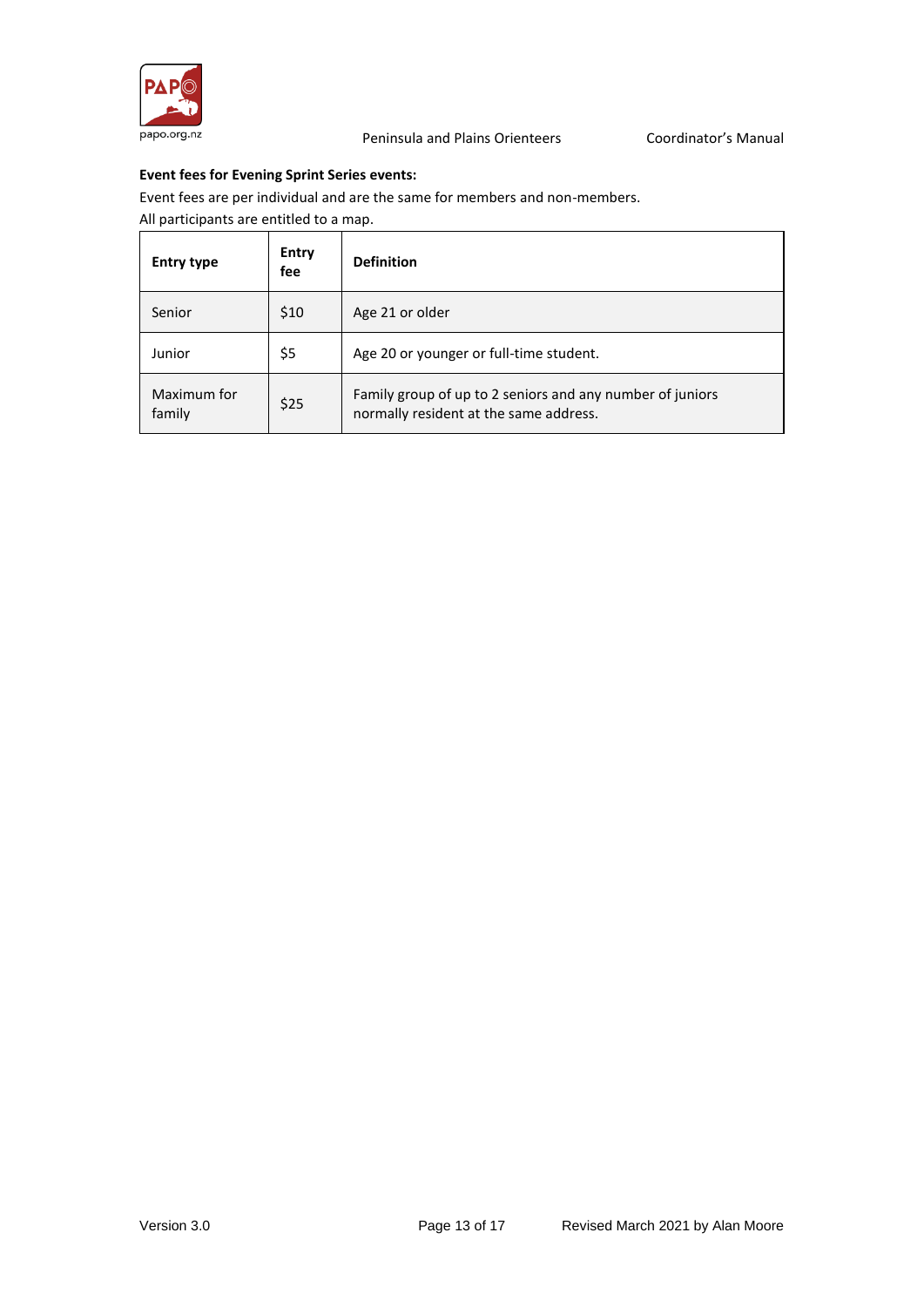

APPENDIX E – NON-MEMBER & SI HIRE FORM

# **Please fill this out for public (non-PAPO members) or members hiring a SI**

Keep until all SportIdent e-cards and compasses have been returned.

| Name of Event |  |
|---------------|--|
| Date          |  |
| Location      |  |

| Name of competitor<br>(or person representing<br>a group) | <b>Contact</b><br>phone number | <b>Emergency Contact</b> | <b>Emergency Contact</b><br>phone number | SI Hire (chip<br>number) | <b>Compass</b><br>hire<br>(tick) |
|-----------------------------------------------------------|--------------------------------|--------------------------|------------------------------------------|--------------------------|----------------------------------|
|                                                           |                                |                          |                                          |                          |                                  |
|                                                           |                                |                          |                                          |                          |                                  |
|                                                           |                                |                          |                                          |                          |                                  |
|                                                           |                                |                          |                                          |                          |                                  |
|                                                           |                                |                          |                                          |                          |                                  |
|                                                           |                                |                          |                                          |                          |                                  |
|                                                           |                                |                          |                                          |                          |                                  |
|                                                           |                                |                          |                                          |                          |                                  |
|                                                           |                                |                          |                                          |                          |                                  |
|                                                           |                                |                          |                                          |                          |                                  |
|                                                           |                                |                          |                                          |                          |                                  |
|                                                           |                                |                          |                                          |                          |                                  |
|                                                           |                                |                          |                                          |                          |                                  |
|                                                           |                                |                          |                                          |                          |                                  |
|                                                           |                                |                          |                                          |                          |                                  |
|                                                           |                                |                          |                                          |                          |                                  |
|                                                           |                                |                          |                                          |                          |                                  |
|                                                           |                                |                          |                                          |                          |                                  |
|                                                           |                                |                          |                                          |                          |                                  |
|                                                           |                                |                          |                                          |                          |                                  |
|                                                           |                                |                          |                                          |                          |                                  |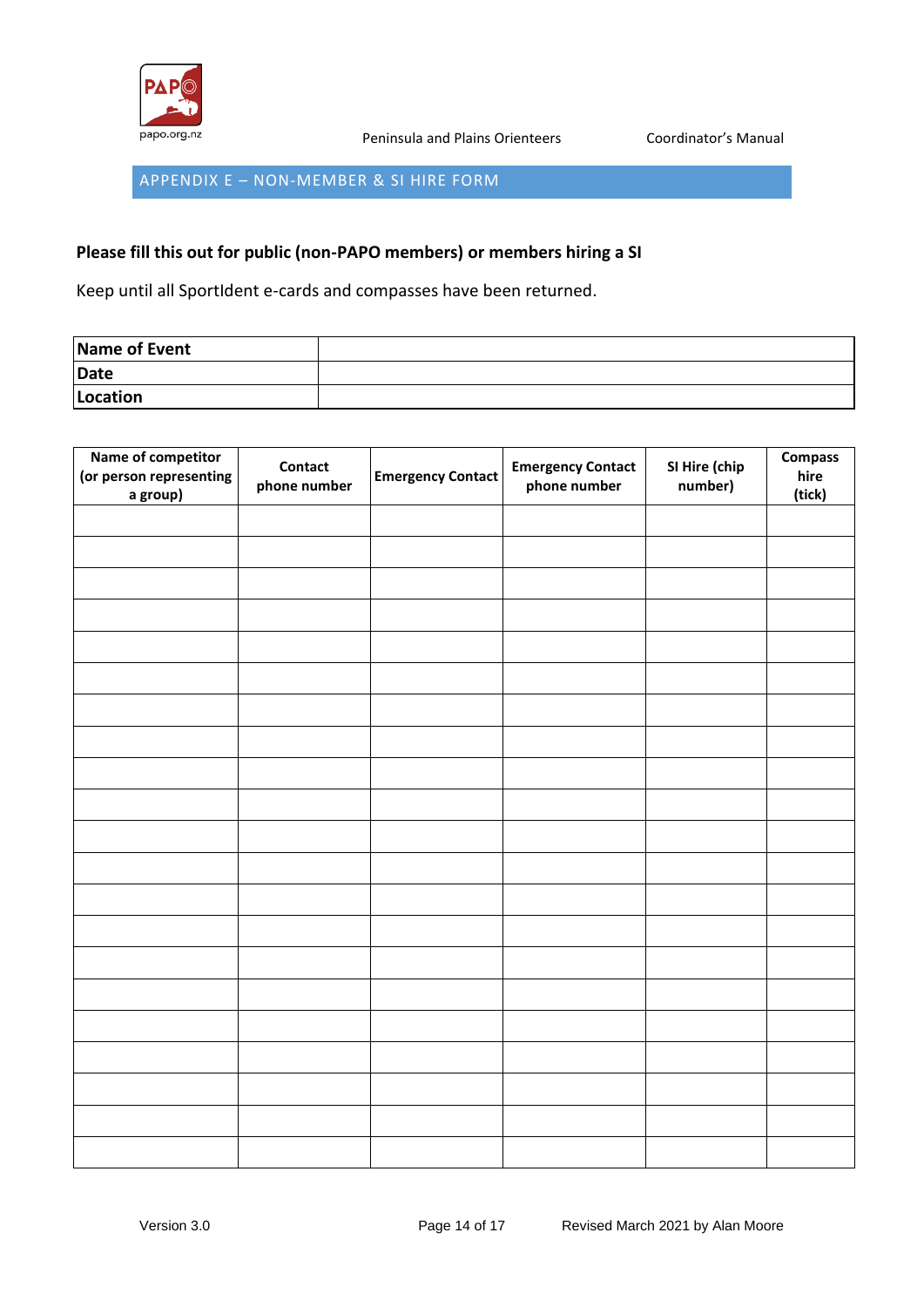

# APPENDIX F - EQUIPMENT

The following equipment resides in the caravan:

| Qty          | <b>Item</b>                                                                                      | Location                |
|--------------|--------------------------------------------------------------------------------------------------|-------------------------|
|              | <b>SIGNAGE</b>                                                                                   |                         |
| 6            | Large corflute - Beware Traffic / Runners Crossing                                               | Front of caravan inside |
| 1            | Wooden orienteering direction rectangular                                                        | Front box               |
| 5            | Corflute orienteering direction square                                                           | Front box               |
| 12           | Corflute assorted                                                                                | Front box               |
| 8            | Pink stands for corflute signs                                                                   | Front box               |
| 3            | Stands for square corflute signs                                                                 | Front box               |
|              | SPORTIDENT AREA IN CARAVAN                                                                       |                         |
| 4            | <b>Tables</b>                                                                                    | Inside                  |
| 6            | Seats                                                                                            | Inside                  |
|              | <b>CASHIER AREA IN CARAVAN</b>                                                                   |                         |
| 1            | Cash box (pick up from Treasurer prior to the event)                                             |                         |
|              | Containing VIP punch and make sure it gets back to them if<br>they don't take it home on the day |                         |
| 1            | Seat                                                                                             | Inside                  |
| 1            | Box of clip cards                                                                                | Top cupboard            |
| Assorted     | Compasses for hire                                                                               | Cupboard                |
| Assorted     | Whistles for sale                                                                                | Cupboard                |
|              | <b>REGISTRATION SIDE OF CARAVAN</b>                                                              |                         |
| 5            | Boxes of sport idents for hire                                                                   | Cupboard                |
| 3            | Start time sheets - 2 minute intervals, clip cards                                               | Cupboard                |
| Assorted     | Biros, felt pens, staplers, staples, tape scissors                                               | Desk cubbyhole          |
| Assorted     | Plastic rubbish bags                                                                             | Cupboard                |
| 8            | Green boxes for control descriptions                                                             | Below desk              |
|              | <b>START AREA</b>                                                                                |                         |
| 2            | Seats                                                                                            | Inside                  |
| $\mathbf{1}$ | Table                                                                                            | Inside                  |
| 8            | Boxes for control descriptions at Championship Events                                            | Below desk              |
| 1            | Start banner (in front box), green ended poles and ropes                                         | Inside                  |
| 6            | Marker pens to go in map boxes                                                                   | Desk cubbyhole          |
| 4            | Orange tape rolls                                                                                | Front box               |
| 2            | Modern white sided tent (only erect if weather is bad)                                           | Inside                  |
| 1            | Beepy clock with instructions inside it                                                          | Inside - Start box      |
|              | <b>FINISH AREA</b>                                                                               |                         |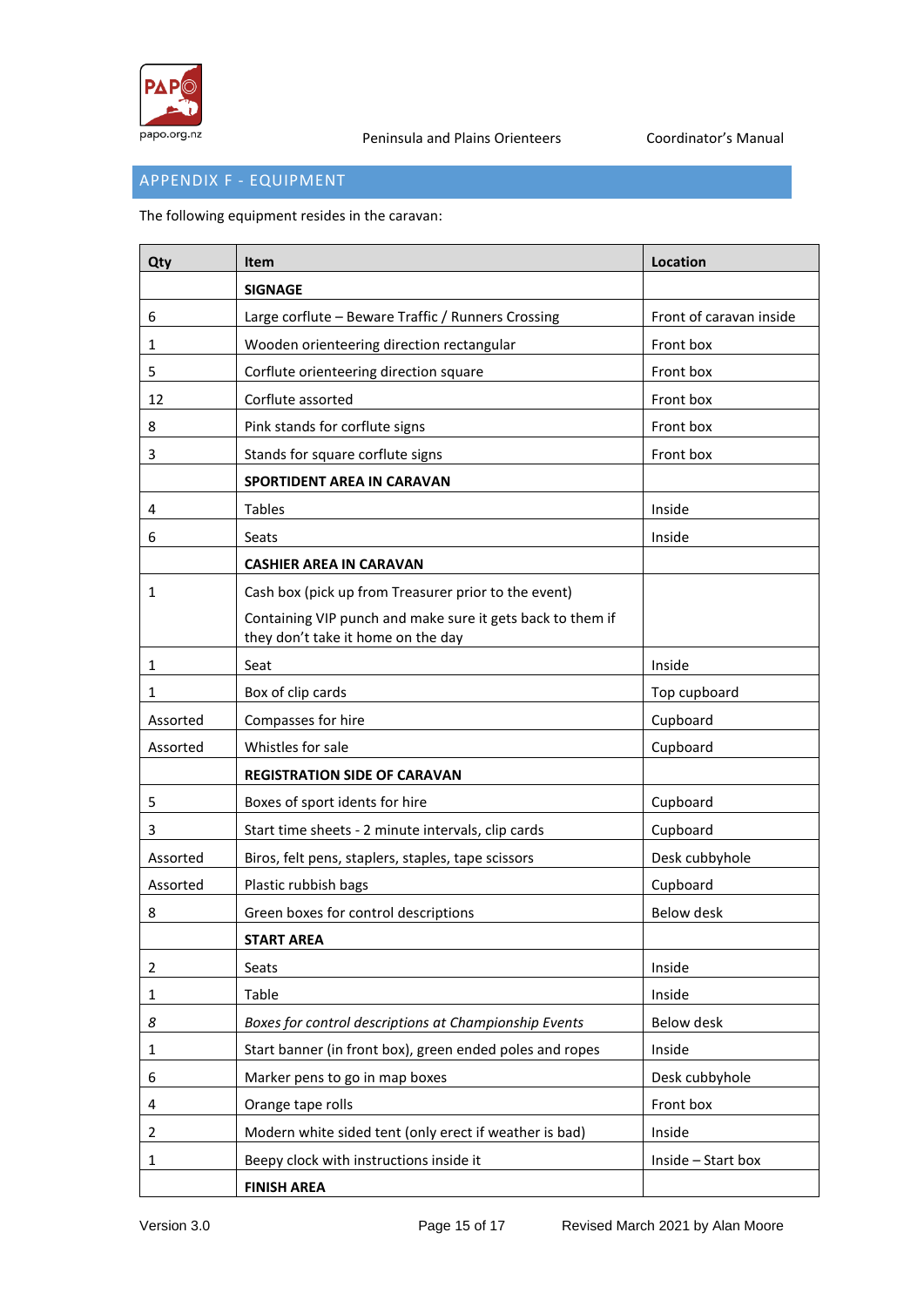

| Qty            | <b>Item</b>                                    | Location                     |
|----------------|------------------------------------------------|------------------------------|
| 1              | Standard finish banner                         | Front box                    |
| $\mathbf{1}$   | Windproof finish banner                        | Inside - Finish box          |
| 1              | Orange tape rolls for finish chute             | Front box                    |
| 2              | Stakes to form finish chute                    | Front box                    |
| 20             | Map bin                                        | Inside                       |
| 2              | Water containers 20L                           | Inside                       |
| 2              | Drink cups                                     | Inside                       |
| 1              | Rubbish bin and lid                            | Inside                       |
|                | <b>MISCELLANEOUS</b>                           |                              |
| 1              | First aid kit                                  | Lower cupboard and<br>drawer |
| 1              | Stretcher                                      | Front of caravan             |
| 2              | Foam mats                                      | Front of caravan             |
| 1              | Emergency grab kit in red backpack             | Front of caravan             |
| 1              | Orienteering Here Today banner                 | Front Box                    |
| 1              | <b>GPS</b>                                     | Lower drawer                 |
|                | Assorted computer gear                         | Cupboard                     |
| 1              | Personal Locator Beacon (ResQlink)             | With someone - ask           |
| Assorted       | Ropes and pegs                                 | Start/Finish boxes           |
| 2              | Mallets                                        | Start/Finish boxes           |
| 2              | String courses                                 | Cupboard                     |
| 3              | Clip boards                                    | Cupboard                     |
| 1              | Helpers manual, Search and Rescue Manual       | Cupboard                     |
| 1              | NZOF and OY Rules                              | Cupboard                     |
| 4              | Rolls of toilet paper                          | Inside                       |
| $\overline{2}$ | Hand sanitiser                                 | Inside                       |
| $\mathbf{1}$   | Spade                                          | Inside                       |
| 1              | Grubber                                        | Inside                       |
| 1              | Orange charging cord for caravan batteries     | Lower drawer                 |
| $\mathbf{1}$   | Charging cord for caravan park type plug       | Inside                       |
| $\mathbf{1}$   | Drawers with bits and pieces like fuses, meths | Lower drawers                |